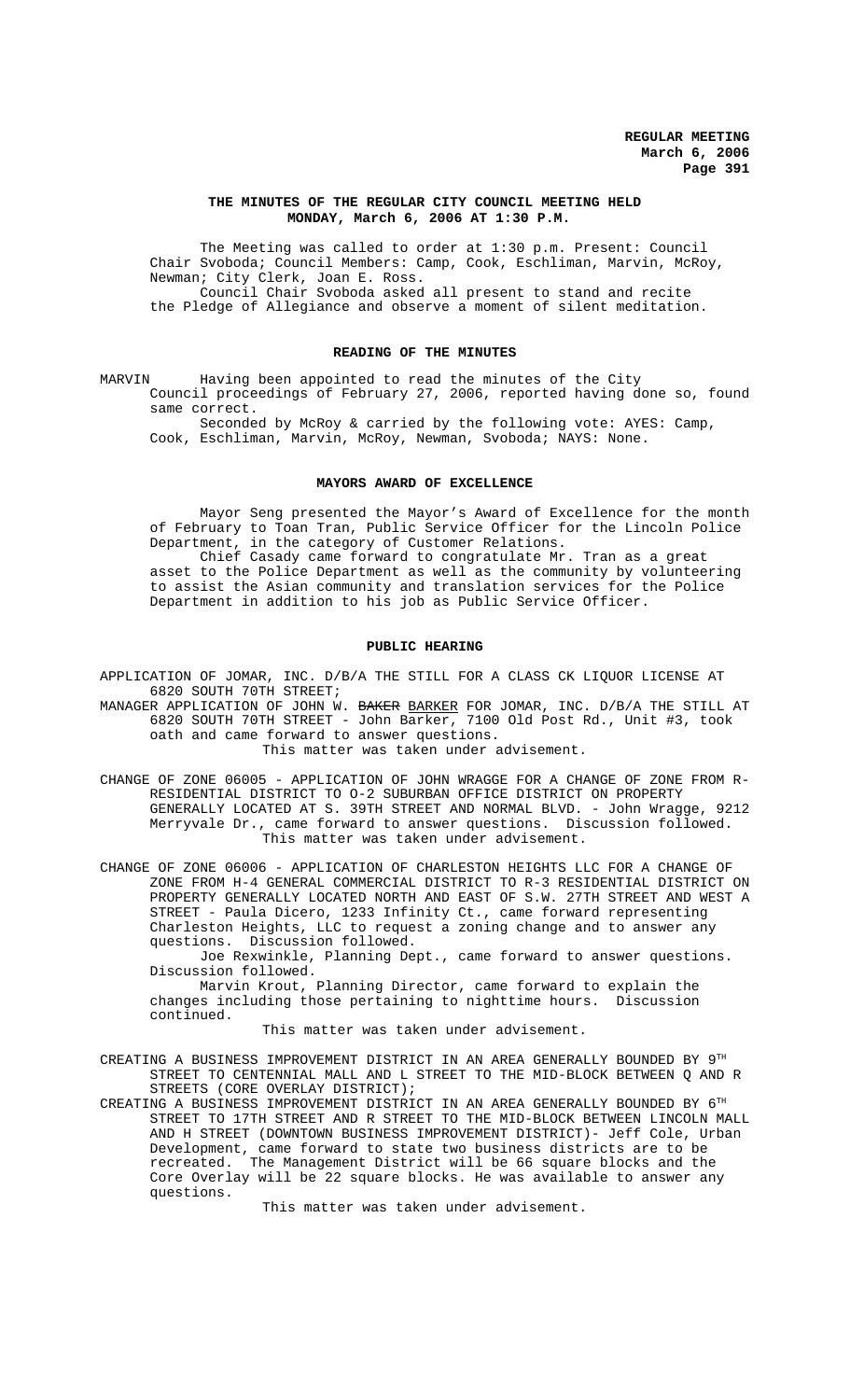APPROVING A NON-EXCLUSIVE AWARD FOR DISCOUNTS OFF OF OFFICE DEPOT CATALOG PRICES PURSUANT TO THE U.S. COMMUNITIES PURCHASING ALLIANCE CONTRACT NO. 42595 FOR OFFICE PRODUCTS, EQUIPMENT, SUPPLIES AND RELATED ITEMS - Robin Eschliman, Council Person, asked why other companies were not given a chance to bid on office products. (Vince Mejer came forward during the voting session to answer her question.)

This matter was taken under advisement.

- ACCEPTING AND APPROVING A RECREATION TRAILS PROGRAM PROJECT AGREEMENT BETWEEN THE CITY AND THE STATE OF NEBRASKA GAME AND PARKS COMMISSION FOR REPLACEMENT OF APPROXIMATELY .35 MILE OF ASPHALT TRAIL WITH CONCRETE IN TIERRA PARK - Terry Genrich, Parks & Recreation Dept., came forward to answer questions. Discussion followed. This matter was taken under advisement.
- APPROVING AN AGREEMENT BETWEEN THE CITY AND STATE DEPT. OF ROADS TO IDENTIFY A CORRIDOR FOR A LINEAR PARK ON THE NORTH SIDE OF THE SOUTH BELTWAY BETWEEN 27TH AND 84TH STREETS - Lynn Johnson, Director of Parks and Recreation Dept., stated this is a proposed agreement with the Nebraska Department of Roads with the City's share being no more than \$20,000. Discussion followed.

This matter was taken under advisement.

APPROVING AN AGREEMENT BETWEEN THE CITY AND STATE DEPT. OF ROADS FOR THE MOPAC TRAIL BRIDGE - 27TH STREET, NDOR PROJECT NO. STPB-55 (155) CONTRACT 12840, PROVIDING FOR PRELIMINARY ENGINEERING AND CONSTRUCTION OF A PEDESTRIAN BRIDGE LOCATED AT APPROXIMATELY 27TH AND X STREET WITHIN THE MOPAC TRAIL CORRIDOR - Terry Genrich, Parks & Recreation Dept., stated this will be the final link in the MoPac trail connecting down to the University campus.

This matter was taken under advisement.

APPROVING A WAIVER OF THE DESIGN STANDARDS REQUESTED BY JENSEN PARK LLC THAT REQUIRES THE APPLICANT TO SHOW A STREET CONNECTION TO LOT 111 IN JENSEN PARK ESTATES PRELIMINARY PLAT GENERALLY LOCATED AT SOUTH 84TH AND YANKEE HILL ROAD - Patte Newman, Council Person, asked if it is normal to have that many different zones?

Brian Will, Planning Dept., came forward to answer yes it is appropriate for the development being proposed. Discussion followed. Nicole Fleck-Tooze came forward to answer questions. Discussion followed.

This matter was taken under advisement.

APPROVING A THREE-YEAR CONTRACT BETWEEN THE CITY AND THE LINCOLN JOURNAL STAR FOR PROVIDING LEGAL ADVERTISING AND PUBLISHING AND ALL OTHER VERBIAGE LEGALLY NECESSARY TO CONDUCT CITY OF LINCOLN BUSINESS - Dan Marvin, Council Person asked what is in the budget for what we spend on these advertisements with the Journal Star. (Vince Mejer came forward during the voting session to answer questions.)

This matter was taken under advisement.

APPOINTING MICHAEL CORNELIUS TO THE LINCOLN-LANCASTER COUNTY PLANNING COMMISSION TO FILL AN UNEXPIRED SIX-YEAR TERM EXPIRING AUGUST 24, 2009 - Michael Cornelius, 3149 R Street, came forward to answer any questions. Discussion followed.

This matter was taken under advisement.

**\*\* END OF PUBLIC HEARING \*\***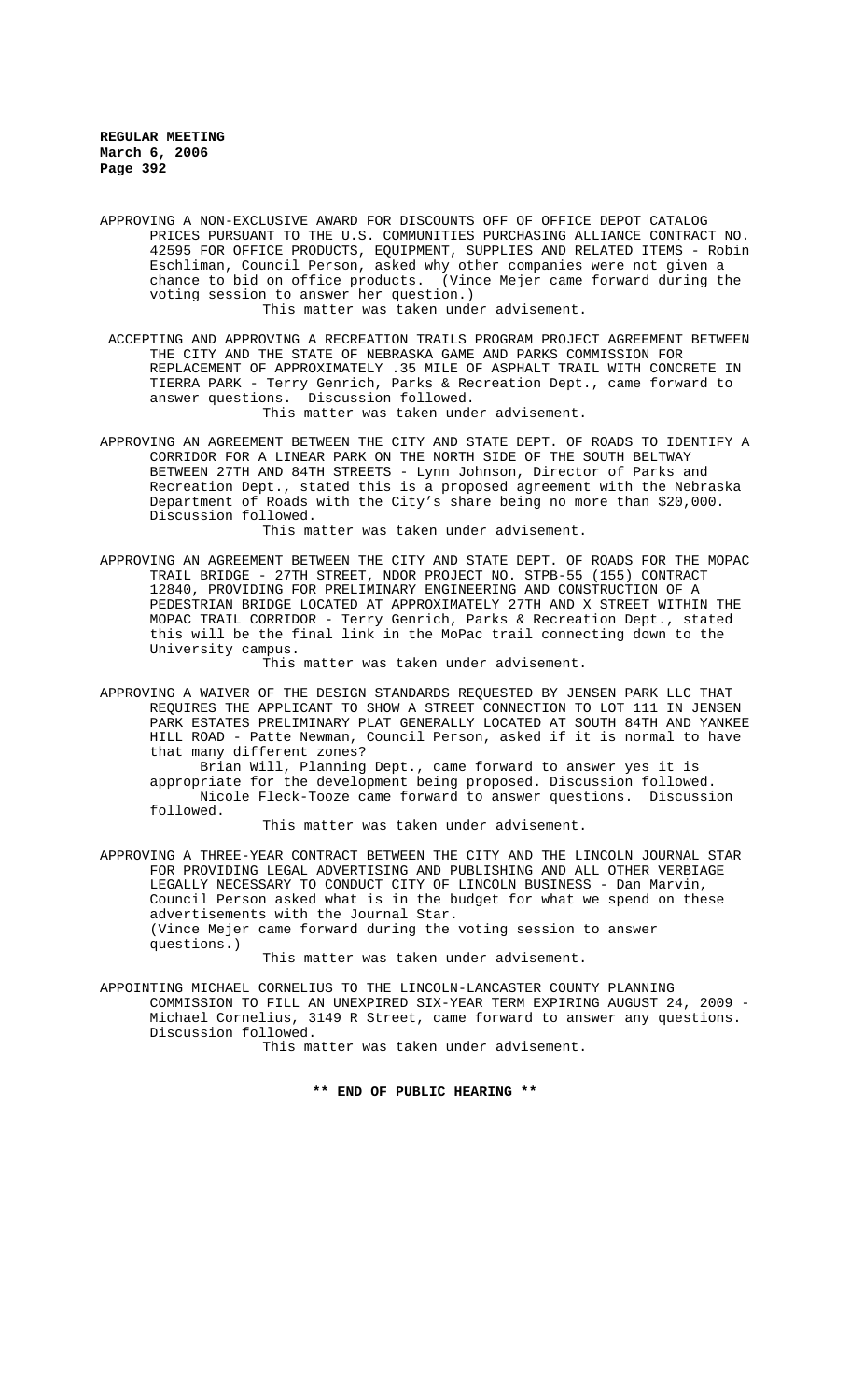# **COUNCIL ACTION**

### **LIQUOR RESOLUTIONS**

APPLICATION OF JOMAR, INC. D/B/A THE STILL FOR A CLASS CK LIQUOR LICENSE AT 6820 SOUTH 70TH STREET - CLERK read the following resolution, introduced by Jon Camp, who moved its adoption for approval:<br>A-83761 BE IT RESOLVED by the City Council of the C

BE IT RESOLVED by the City Council of the City of Lincoln, Nebraska:

That after hearing duly had as required by law, consideration of the facts of this application, the Nebraska Liquor Control Act, and the pertinent City ordinances, the City Council recommends that the application of JOMAR, Inc. d/b/a The Still for a Class "CK" liquor license at 6820 South 70th Street, Lincoln, Nebraska, for the license period ending October 31, 2006, be approved with the condition that the premise complies in every respect with all city and state regulations. The City Clerk is directed to transmit a copy of this resolution to the Nebraska Liquor Control Commission.

Introduced by Jon Camp Seconded by Newman & carried by the following vote: AYES: Camp, Cook, Eschliman, Marvin, McRoy, Newman, Svoboda; NAYS: None.

MANAGER APPLICATION OF JOHN W. BAKER BARKER FOR JOMAR, INC. D/B/A THE STILL AT 6820 SOUTH 70TH STREET - CLERK read the following resolution, introduced by Jon Camp, who moved its adoption for approval:

 $A-83762$  WHEREAS, JOMAR, Inc.  $d/b/a$  The Still located at 6820 South  $70^{th}$ Street Lincoln, Nebraska has been approved for a Class "CK" liquor license, and now requests that John W. Baker Barker be named manager; WHEREAS, John W. Baker Barker appears to be a fit and proper

person to manage said business. NOW, THEREFORE, BE IT RESOLVED by the City Council of the City of Lincoln, Nebraska:

That after hearing duly had as required by law, consideration of the facts of this application, the Nebraska Liquor Control Act, and the pertinent City ordinances, the City Council recommends that John W. Baker <u>Barker</u> be approved as manager of this business for said licensee. The City Clerk is directed to transmit a copy of this resolution to the Nebraska Liquor Control Commission.

Introduced by Jon Camp Seconded by Newman & carried by the following vote: AYES: Camp, Cook, Eschliman, Marvin, McRoy, Newman, Svoboda; NAYS: None.

## ORDINANCES - 2<sup>ND</sup> READING

- AMENDING THE PAY SCHEDULES OF EMPLOYEES WHOSE CLASSIFICATIONS ARE ASSIGNED TO THE PAY RANGE WHICH IS PREFIXED BY THE LETTER M BY CREATING THE JOB CLASSIFICATION OF "GIS PROGRAM MANAGER" - CLERK read an ordinance, introduced by Dan Marvin, amending Section 1 of Ordinance No. 18479 passed December 13, 2004, as amended by Ordinance No. 18674 passed February 6, 2006, relating to the pay schedules of employees whose classifications are assigned to the pay range which is prefixed by the letter "M," by creating the job classification of GIS Program Manager, the second time.
- CHANGE OF ZONE 06004 AMENDING TITLE 27 OF THE LINCOLN MUNICIPAL CODE RELATING TO THE ZONING ORDINANCE, BY AMENDING SECTION 27.67.040(D)(3) TO ADJUST THE PARKING REQUIREMENTS FOR MINI-WAREHOUSING - CLERK read an ordinance, introduced by Dan Marvin, amending Section 27.67.040 of the Lincoln Municipal Code relating to Parking Requirements; Special Conditions to adjust the parking for miniwarehousing; and repealing Section 27.67.040 of the Lincoln Municipal code as hitherto existing, the second time.
- CHANGE OF ZONE 06005 APPLICATION OF JOHN WRAGGE FOR A CHANGE OF ZONE FROM R-2 RESIDENTIAL DISTRICT TO O-2 SUBURBAN OFFICE DISTRICT ON PROPERTY GENERALLY LOCATED AT S. 39TH STREET AND NORMAL BLVD. - CLERK read an ordinance, introduced by Dan Marvin, amending the Lincoln Zoning District Maps attached to and made a part of Title 27 of the Lincoln Municipal Code, as provided by Section 27.05.020 of the Lincoln Municipal Code, by changing the boundaries of the districts established and shown thereon, the second time.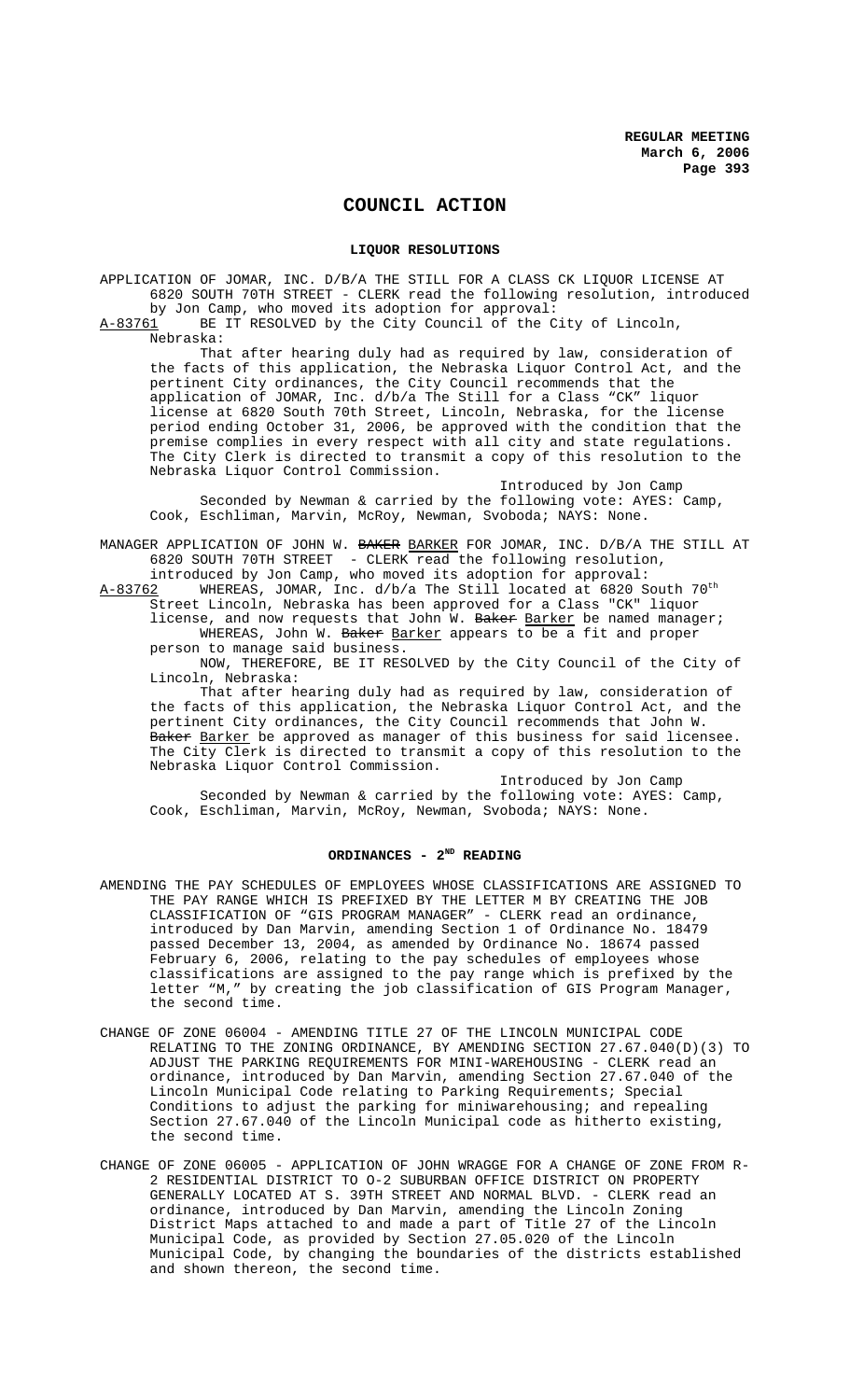- CHANGE OF ZONE 06006 APPLICATION OF CHARLESTON HEIGHTS LLC FOR A CHANGE OF ZONE FROM H-4 GENERAL COMMERCIAL DISTRICT TO R-3 RESIDENTIAL DISTRICT ON PROPERTY GENERALLY LOCATED NORTH AND EAST OF S.W. 27TH STREET AND WEST A STREET - CLERK read an ordinance, introduced by Dan Marvin, amending the Lincoln Zoning District Maps attached to and made a part of Title 27 of the Lincoln Municipal Code, as provided by Section 27.05.020 of the Lincoln Municipal code, by changing the boundaries of the districts established and shown thereon, the second time.
- CREATING A BUSINESS IMPROVEMENT DISTRICT IN AN AREA GENERALLY BOUNDED BY  $9^{TH}$ STREET TO CENTENNIAL MALL AND L STREET TO THE MID-BLOCK BETWEEN Q AND R STREETS (CORE OVERLAY DISTRICT) - CLERK read an ordinance, introduced by Dan Marvin, creating a business improvement district under the authority of the Business Improvement District Act (Neb. Rev. Stat. § 19-4015 et seq.) to be known as the Core Business Improvement District Overlay bounded roughly by Centennial Mall, M, 9<sup>th</sup>, and Q Streets for the purpose of providing specified work and improvements in the downtown area of the City of Lincoln, Nebraska; providing special assessments to be imposed within the district based upon the benefits conferred; providing maximum limits upon such assessments; and providing a sunset of August 31, 2016, the second time.
- CREATING A BUSINESS IMPROVEMENT DISTRICT IN AN AREA GENERALLY BOUNDED BY 6TH STREET TO 17TH STREET AND R STREET TO THE MID-BLOCK BETWEEN LINCOLN MALL AND H STREET (DOWNTOWN BUSINESS IMPROVEMENT DISTRICT) - CLERK read an ordinance, introduced by Dan Marvin, creating a business improvement district under the authority of the Business Improvement District Act (Neb. Rev. Stat. § 19-4015 et seq.) to be known as the Downtown Business Improvement District bounded roughly by H, 6<sup>th</sup>, R, and 17<sup>th</sup> Streets for the purpose of providing specified work and improvements in the downtown area of the City of Lincoln, Nebraska; providing for special assessments to be imposed within the district based upon the benefits conferred; providing maximum limits upon such assessments; and providing a sunset of August 31, 2016, the second time.

## **RESOLUTIONS**

APPROVING A NON-EXCLUSIVE AWARD FOR DISCOUNTS OFF OF OFFICE DEPOT CATALOG PRICES PURSUANT TO THE U.S. COMMUNITIES PURCHASING ALLIANCE CONTRACT NO. 42595 FOR OFFICE PRODUCTS, EQUIPMENT, SUPPLIES AND RELATED ITEMS - PRIOR to reading:<br>ESCHLIMAN Moved

Moved to delay action on Bill No. 06R-30 for one week to 3/13/06. Seconded by Camp & carried by the following vote: AYES: Camp, Cook, Eschliman, Marvin, McRoy, Newman, Svoboda; NAYS: None.

APPROVING AN INTERLOCAL AGREEMENT BETWEEN THE CITY AND COUNTY TO ESTABLISH RIGHT-OF-WAY AND CONSTRUCTION STANDARDS FOR UNIMPROVED COUNTY ROADS LOCATED WITHIN THE THREE-MILE ZONING JURISDICTION OF THE CITY OF LINCOLN - CLERK read the following resolution, introduced by Dan Marvin, who

moved its adoption:<br>A-83763 BE IT RESOLVE BE IT RESOLVED by the City Council of the City of Lincoln, Nebraska:

That the attached Interlocal Agreement between the City of Lincoln and Lancaster County, to establish public street right-of-way and construction standards to be applied to the repair, maintenance and construction of streets located within the three mile zoning jurisdiction of the City for a more useful life out of the public investment in the county roads and accommodating future growth from rural to urban standards, upon the terms and conditions set forth in said Agreement, which is attached hereto marked as Attachment "A", is hereby approved and the Mayor is authorized to execute the same on behalf of the City of Lincoln.

The City Clerk is directed to forward one fully executed original of said Agreement to Trish Owen for filing with the County. Introduced by Dan Marvin

Seconded by McRoy & carried by the following vote: AYES: Camp, Cook, Eschliman, Marvin, McRoy, Newman, Svoboda; NAYS: None.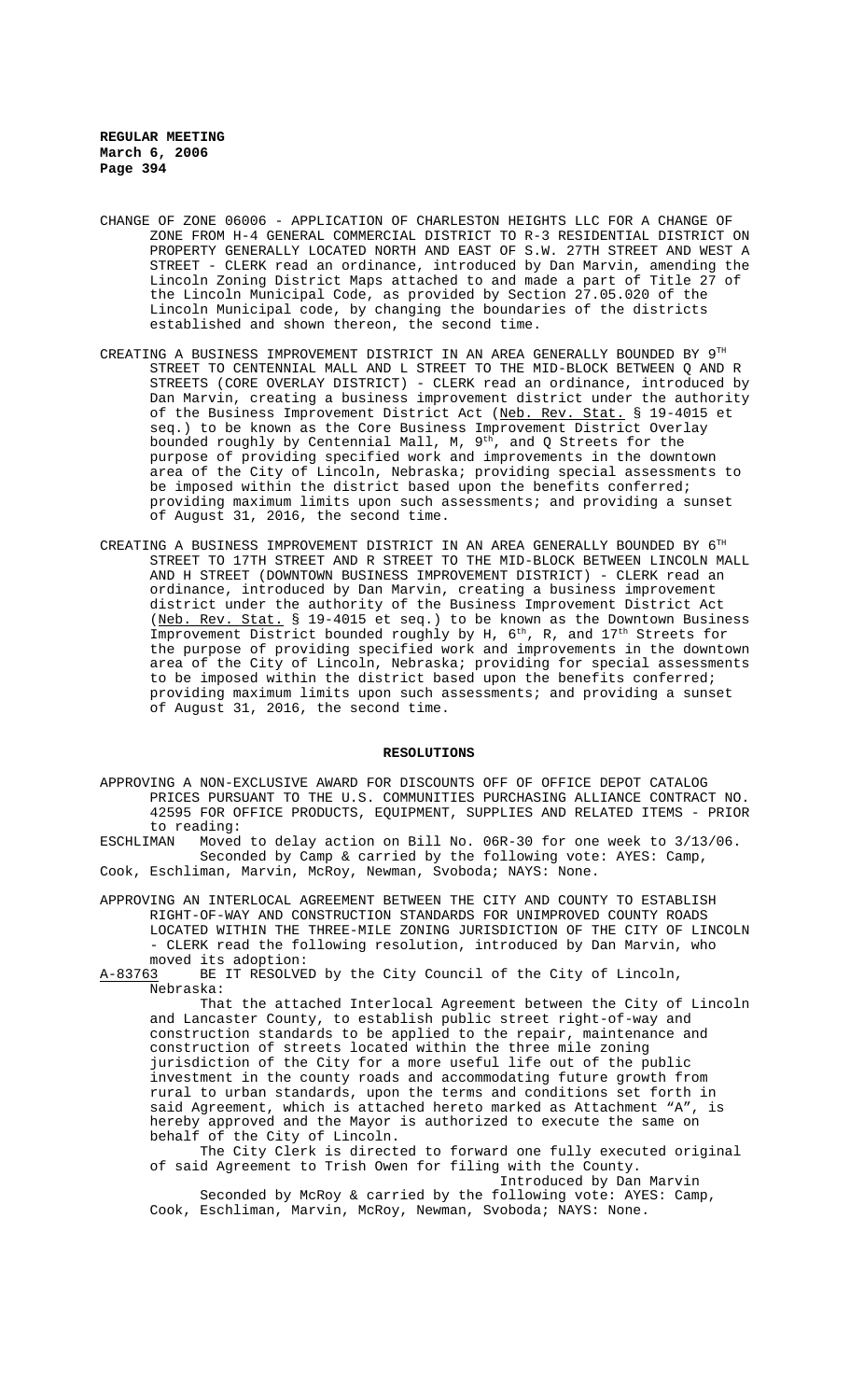APPROVING THE USE OF PUBLIC RIGHT-OF-WAY BY THE UNIVERSITY OF NEBRASKA FOR CONSTRUCTION OF A HIKER/BIKER TRAIL AT TWO LOCATIONS ALONG HUNTINGTON/LEIGHTON AVENUE BETWEEN 33RD AND 48TH STREET - PRIOR to reading:

CAMP Moved to amend Bill No. 06R-32 on page 1, line 2 to read south side instead of north side.

Seconded by McRoy & carried by the following vote: AYES: Camp, Cook, Eschliman, Marvin, McRoy, Newman, Svoboda; NAYS: None.

CLERK Read the following resolution, introduced by Dan Marvin, who moved

its adoption:<br><u>A-83764</u> WHEREAS A-83764 WHEREAS, the University of Nebraska - Lincoln has initiated a project to complete a 10-foot wide concrete hiker/biker trail along the north south side of Huntington/Leighton Avenue between 33rd and 48th Streets; and

WHEREAS, the Applicant has submitted an application pursuant to Chapter 14.54 of the Lincoln Municipal Code to use a portion of the public right-of-way at two locations along Huntington/Leighton Avenue between 33rd and 48th Streets for the construction of a hiker/biker trail as indicated on the maps attached hereto; and

WHEREAS, said application has been reviewed by the Public Works Department which recommended approval of said application.

NOW, THEREFORE, BE IT RESOLVED by the City Council of the City of Lincoln, Nebraska:

That the application of the University of Nebraska - Lincoln, hereinafter referred to as Permittee, for a permit to use the public right-of-way at two locations along Huntington/Leighton Avenue between 33rd and 48th Streets for the construction a 10-foot concrete hiker/biker trail is approved pursuant to Chapter 14.54 of the Lincoln Municipal Code subject to the following conditions:

a. That the permission herein granted is granted as a privilege only, and is subject to all the terms and conditions of Chapter 14.54 of the Lincoln Municipal Code.

b. That such space shall only be used for a hiker/biker trail as specified on the permit in accordance with the requirements of Chapter 14.54.

c. Permittee agrees that the maintenance of the uses obtained by this permit shall solely and only be the responsibility of the Permittee and shall be performed at Permittee's cost and expense. The material authorized by this permit shall at all times be maintained in

good repair and in a form approved by the permit.<br>d. As a condition for the granting of the As a condition for the granting of this permit, the City of Lincoln is released from any and all liability and responsibility for any damage to the permitted use which might occur during maintenance or repair work performed by the City of Lincoln, its departments or utilities, or another quasi-public utility, or franchisee of the City of Lincoln, including, but not limited to, such things as street maintenance and repair, snow removal, street cleaning, sign replacement, maintenance or repair, or any other maintenance, construction, or repair function of the City of Lincoln, its departments, utilities, or quasipublic utilities or its franchisees or its successors or assigns.

e. That the user requires no right, title, or interest in the space permitted to be used.

f. That the space granted hereunder shall be vacated upon demand by the City Council and its use discontinued by the Permittee, with no recourse against the City for any loss or damage occasioned by any such requirement.

g. That if any such space not be vacated and such use not be discontinued by the time specified, the City may remove from such space any work left thereon at the risk and expense of the Permittee.

h. That the permit issued pursuant to this Section is a personal privilege and may not be transferred or alienated voluntarily or involuntarily.

i. The Permittee shall be responsible for all construction and maintenance of this trail.

j. The Permittee must contact Diggers Hotline prior to initiating any work.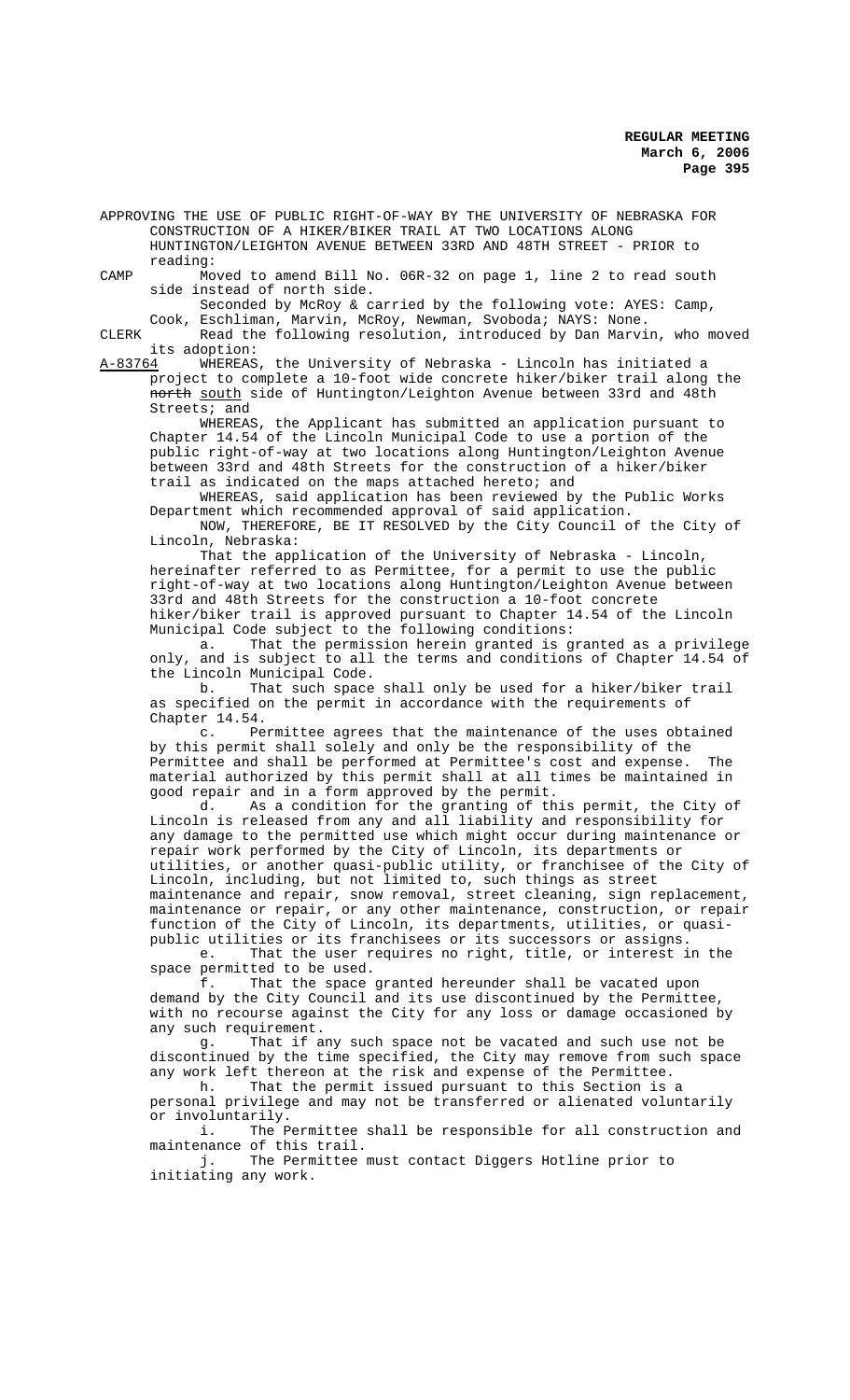k. All permitted improvements must conform to all applicable City codes and ordinances and shall be subject to the inspection and approval of the Director of Public Works of the City of Lincoln or his

designated representative.<br>1. The Permittee The Permittee shall sign and return the City's letter of acceptance to the City Clerk prior to construction of the hiker/biker trail in the public right-of-way.

Introduced by Dan Marvin Seconded by Newman & carried by the following vote: AYES: Camp, Cook, Eschliman, Marvin, McRoy, Newman, Svoboda; NAYS: None.

ACCEPTING AND APPROVING A RECREATION TRAILS PROGRAM PROJECT AGREEMENT BETWEEN THE CITY AND THE STATE OF NEBRASKA GAME AND PARKS COMMISSION FOR REPLACEMENT OF APPROXIMATELY .35 MILE OF ASPHALT TRAIL WITH CONCRETE IN TIERRA PARK - CLERK read the following resolution, introduced by Dan Marvin, who moved its adoption:

A-83765 WHEREAS, the Parks and Recreation Department of the City of Lincoln desires to accept the State of Nebraska Game and Parks Commission Recreational Trails Program Project Agreement for assistance from the Nebraska Game and Parks Commission for Recreation Trails Program (RTP) for the replacement of approximately .35 mile of asphalt trail with concrete in Tierra Park from Tierra/Williamsburg Trail to Rock Island Trail and 27th Street to Tierra neighborhood; and WHEREAS, the City of Lincoln wishes to express its support for the project and its willingness to commit to the cost of maintenance of the completed improvements in a safe and attractive manner for the public. NOW, THEREFORE, BE IT RESOLVED, by the City Council of the City of

Lincoln, Nebraska: 1. That the City of Lincoln hereby accepts the State of Nebraska Game and Parks Commission Recreational Trails Program Project Agreement supporting the application being made by its Parks and Recreation Department to the Nebraska Game and Parks Commission for financial assistance from the Recreational Trails Program for the construction of the .35 asphalt trail in Tierra Park from Tierra/Williamsburg Trail to Rock Island Trail and 27th Street to Tierra neighborhood.<br>2. The City of Lincoln has available and will ap

The City of Lincoln has available and will apply its share of the project cost (\$18,100) and has the financial capability to maintain and will maintain the completed improvements in a safe and attractive manner for public use.<br>3. The City of Lincoln w

The City of Lincoln will not discriminate against any person on the basis of race, color, age, religion, handicap, sex, or national origin in the use of the proposed project acquired or developed pursuant to the application for financial assistance. The City of Lincoln certifies that it has the financial capabilities to maintain the completed improvements in a safe and attractive manner for public use and further certifies that it will comply, where applicable, with the Americans with Disabilities Act by making the facilities accessible to the handicapped.<br>4. The

The Mayor is hereby authorized to sign all documents necessary and required to make application to acquire said grant funds.<br>5. The City Clerk is directed to transmit a certified copy of The City Clerk is directed to transmit a certified copy of this resolution to the Parks and Recreation Department for transmittal to the Nebraska Game and Parks Commission.

Introduced by Dan Marvin Seconded by Newman & carried by the following vote: AYES: Camp, Cook, Eschliman, Marvin, McRoy, Newman, Svoboda; NAYS: None.

APPROVING AN AGREEMENT BETWEEN THE CITY AND STATE DEPT. OF ROADS TO IDENTIFY A CORRIDOR FOR A LINEAR PARK ON THE NORTH SIDE OF THE SOUTH BELTWAY

BETWEEN 27TH AND 84TH STREETS - PRIOR to reading:<br>MARVIN Moved to delay Public Hearing and action on Moved to delay Public Hearing and action on Bill No. 06R-34 for one week to 3/13/06.

Seconded by Eschliman & carried by the following vote: AYES: Camp, Cook, Eschliman, Marvin, McRoy, Newman, Svoboda; NAYS: None.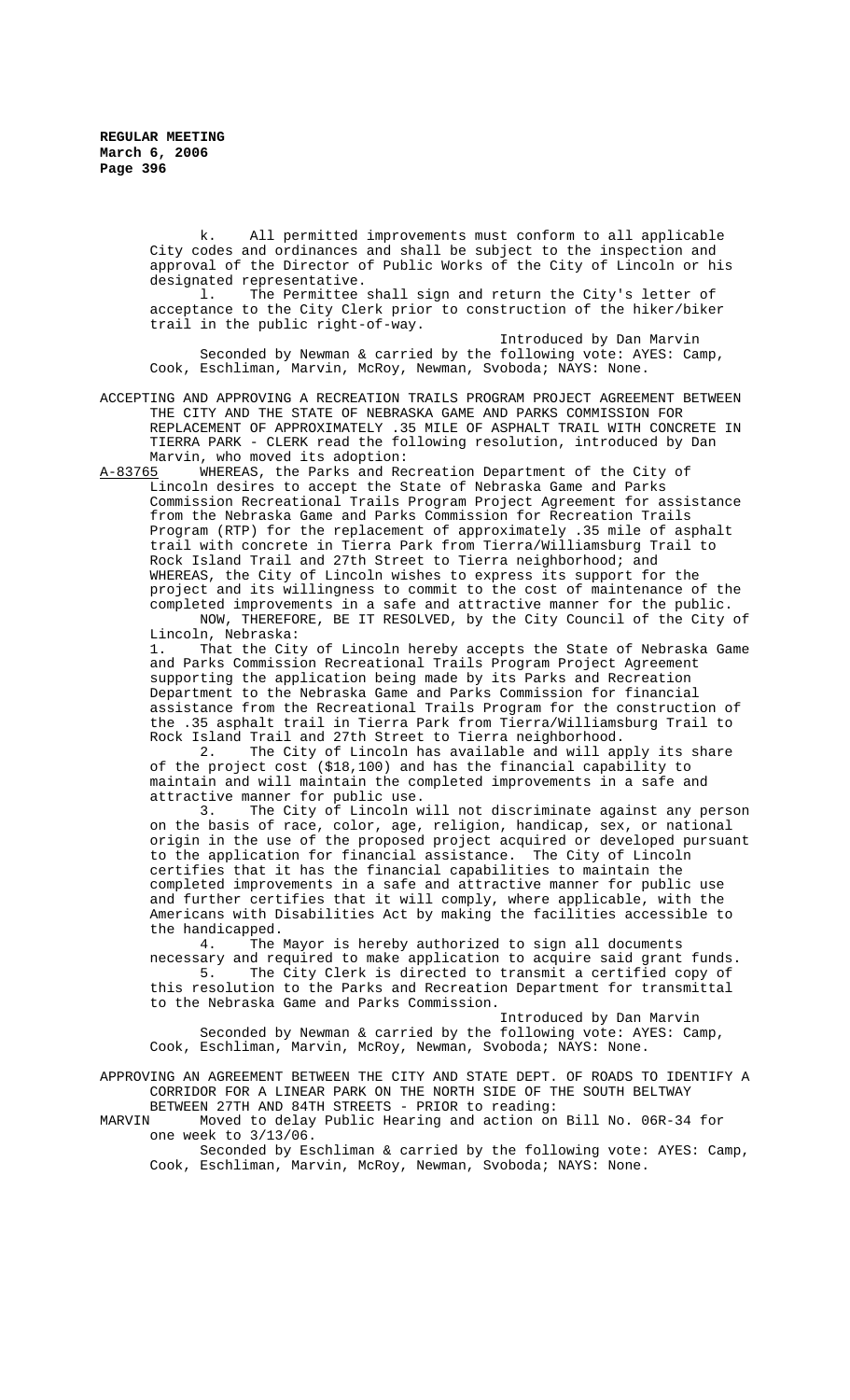APPROVING AN AGREEMENT BETWEEN THE CITY AND STATE DEPT. OF ROADS FOR THE MOPAC TRAIL BRIDGE - 27TH STREET, NDOR PROJECT NO. STPB-55 (155) CONTRACT 12840, PROVIDING FOR PRELIMINARY ENGINEERING AND CONSTRUCTION OF A PEDESTRIAN BRIDGE LOCATED AT APPROXIMATELY 27TH AND X STREET WITHIN THE MOPAC TRAIL CORRIDOR - CLERK read the following resolution, introduced by Dan Marvin, who moved its adoption:<br>A-83766 BE IT RESOLVED by the City Counc

BE IT RESOLVED by the City Council of the City of Lincoln, Nebraska:

That the attached Agreement between the City of Lincoln and the State of Nebraska Department of Roads for Project No. STPB-55(155), State CN-12840, for the preliminary engineering and construction of a pedestrian bridge located at approximately 27th and X Streets within the MoPac Trail Corridor, in accordance with the terms and conditions contained in said Agreement, is hereby approved and the Mayor is authorized to execute the same on behalf of the City of Lincoln.

The City Clerk is directed to return the executed copies of the Agreement to the Public Works and Utilities Department, for transmittal and execution by the State Department of Roads.

Introduced by Dan Marvin Seconded by Newman & carried by the following vote: AYES: Camp, Cook, Eschliman, Marvin, McRoy, Newman, Svoboda; NAYS: None.

APPROVING A WAIVER OF THE DESIGN STANDARDS REQUESTED BY JENSEN PARK LLC THAT REQUIRES THE APPLICANT TO SHOW A STREET CONNECTION TO LOT 111 IN JENSEN PARK ESTATES PRELIMINARY PLAT GENERALLY LOCATED AT SOUTH 84TH AND YANKEE HILL ROAD - CLERK read the following resolution, introduced by Dan Marvin, who moved its adoption:<br>A-83767 WHEREAS, the preliminary

WHEREAS, the preliminary plat of Jensen Park Estates, generally located at South 84th Street and Yankee Hill Road, was previously approved by the Lancaster County Planning Commission on February 15, 2006; and

WHEREAS, one of the conditions of approval of said Preliminary Plat was to have the applicant show a street connection to Lot 111; and WHEREAS, Applicant is requesting a waiver of said condition showing a street connection; and

WHEREAS, the Planning Commission has reviewed said request and has recommended that the waiver of the street connection be approved. NOW, THEREFORE, BE IT RESOLVED by the City Council of the City of Lincoln, Nebraska:

That the Applicant's request to waive the condition of approval of the Preliminary Plat of Jensen Park Estates requiring the street connection to Lot 111, is hereby approved.

All other conditions for approval of the Preliminary Plat of Jensen Park Estates Addition shall remain in full force and effect.

Introduced by Dan Marvin

Seconded by Camp & carried by the following vote: AYES: Camp, Cook, Eschliman, Marvin, McRoy, Newman, Svoboda; NAYS: None.

ACCEPTING THE REPORT OF NEW AND PENDING CLAIMS AGAINST THE CITY AND APPROVING DISPOSITION OF CLAIMS SET FORTH FOR THE PERIOD OF FEBRUARY 1 - 15, 2006 - CLERK read the following resolution, introduced by Dan Marvin, who moved its adoption:<br>A-83768 BE IT RESOLVE

BE IT RESOLVED by the City Council of the City of Lincoln, Nebraska:

That the claims listed in the attached report, marked as Exhibit "A", dated February 16, 2006, of various new and pending tort claims filed against the City of Lincoln with the Office of the City Attorney or the Office of the City Clerk, as well as claims which have been disposed of, are hereby received as required by Neb. Rev. Stat. § 13-905 (Reissue 1997). The dispositions of claims by the Office of the City Attorney, as shown by the attached report, are hereby approved:

| DENIED                                           |      | ALLOWED OR SETTLED             |          |
|--------------------------------------------------|------|--------------------------------|----------|
| Ettamae Branstetter                              | NAS* | Maria Arellano                 | 360.00   |
| St. Paul Travelers                               |      | NAS* Jim Schrier & Pat Schrier | 500.00   |
| (File No. 043-CB-ACN4741-K) NAS* Rachel Petersen |      |                                | 1,522.41 |
|                                                  |      | Jim Christo                    | 63.13    |
|                                                  |      | Jacqueline J. Berg             | 1,251.70 |
|                                                  |      | Sara Stodola                   | 1,351.39 |

\*No Amount Specified

The City Attorney is hereby directed to mail to the claimants listed herein a copy of this resolution which shows the final disposition of their claim.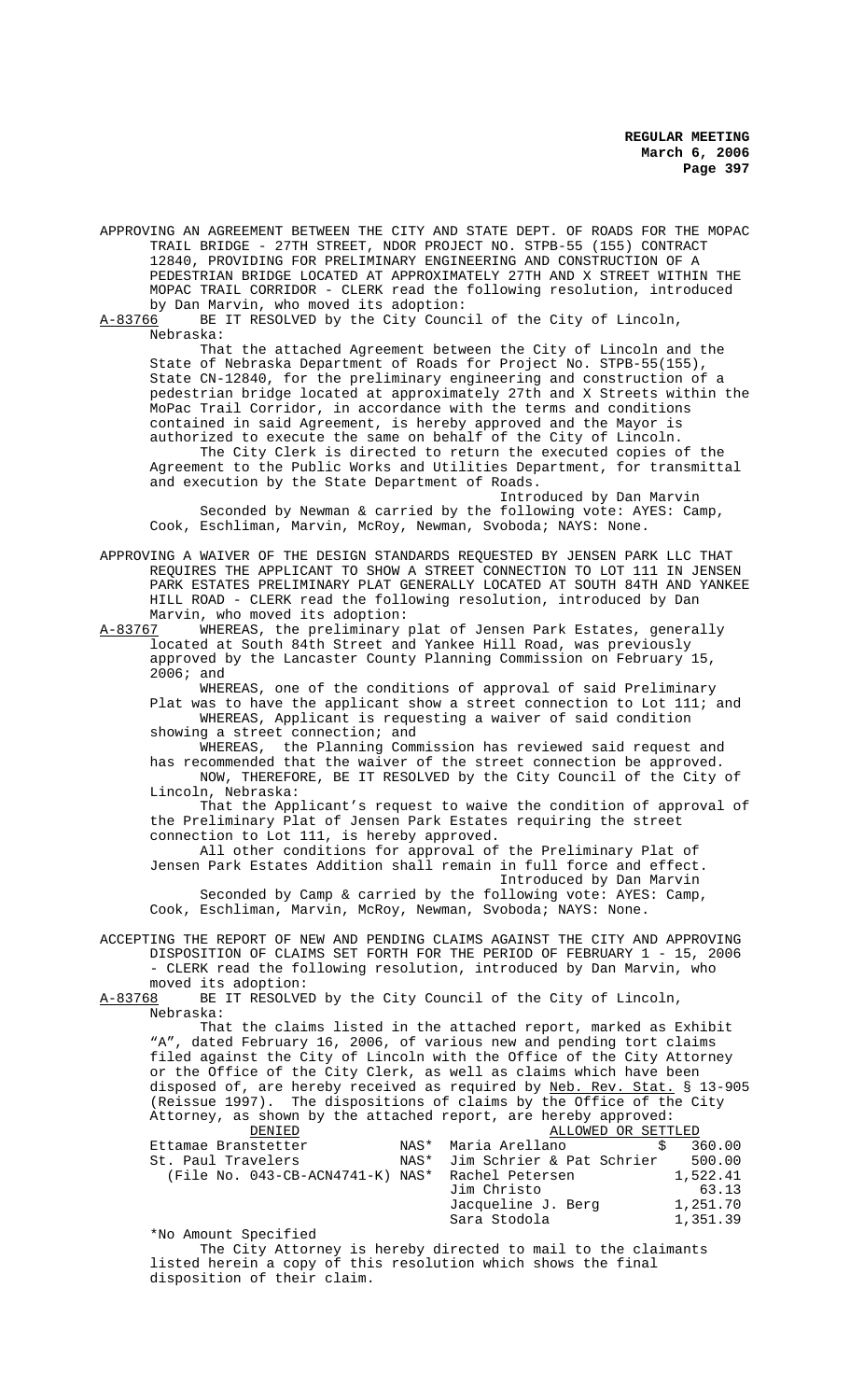> Introduced by Dan Marvin Seconded by Eschliman & carried by the following vote: AYES: Camp, Cook, Eschliman, Marvin, McRoy, Newman, Svoboda; NAYS: None.

APPROVING A THREE-YEAR CONTRACT BETWEEN THE CITY AND THE LINCOLN JOURNAL STAR FOR PROVIDING LEGAL ADVERTISING AND PUBLISHING AND ALL OTHER VERBIAGE LEGALLY NECESSARY TO CONDUCT CITY OF LINCOLN BUSINESS - PRIOR to reading:<br>ESCHLIMAN Mo

Moved to delay action on Bill No. 06R-38 for one week to 3/13/06. Seconded by Camp & carried by the following vote: AYES: Camp, Cook, Eschliman, Marvin, McRoy, Svoboda; NAYS: Newman.

### **PETITIONS AND COMMUNICATIONS**

THE FOLLOWING ITEMS WERE REFERRED TO THE PLANNING DEPT.:

Change of Zone 06016 - App. of Dubois, LLC, Eiger Corp. and Andermatt LLC from AG Agricultural District to R-3 Residential District and O-3 Office Park District located at S. 91st Street and Highway 2.

- Special Permit 06014 App of Dubois, LLC, Eiger Corp. and Andermatt, LLC to allow up to 90 dwelling units w/requests to waive setbacks, block length, to allow transfer of waste water from one watershed to another, to allow sanitary sewer to exceed maximum depth, minimum tangent lengths between curves, sanitary sewer to be nonparallel to the centerline of the street, allow lot lines nonperpendicular to right-of-way and the requirement for lots to front public or private streets on property at S. 91<sup>st</sup> Street and Highway 2.
- Use Permit 06003 App. of Andermatt, LLC to allow up to 50,000 sq. ft. of office/commercial floor area w/requests to waive setbacks, transfer waste water from one drainage basin to another, to allow sanitary sewer to exceed maximum depth, minimum tangent lengths between curves, to allow sanitary sewer non-parallel to street center line, lot lines non-perpendicular to right-of-way and to allow lots without frontage to a private roadway or public street, at S. 91st Street and Highway 2.
- Change of Zone 06012 App. of B & J Partnership, Ltd. from R-2 Residential to B-3 Commercial District; from R-2 Residential to O-2 Suburban Office District; from O-2 Suburban Office to B-3 Commercial District; and from B-1 Local Business to B-3 Commercial District on property located at S. 10<sup>th</sup> Street and Van Dorn Street.
- Change of Zone 06013 App. of B & J Partnership, Ltd. from R-5 Residential District to B-3 Commercial District on property at S. 15<sup>th</sup> Street and South Street.
- Special Permit 06010 App. of Arby Javy, LLC to allow an outdoor recreation area on property at N. 9<sup>th</sup> Street and Garber Street. Special Permit 1771A - App. of LeGrande Excavating, Inc. an amendment to allow extraction of sand, gravel, and soil on property at N.  $84<sup>th</sup>$ Street and Adams Street.

## **REPORTS OF CITY OFFICERS**

- CLERK'S LETTER AND MAYOR'S APPROVAL OF RESOLUTIONS AND ORDINANCES PASSED BY COUNCIL ON FEBRUARY 27, 2006 - - CLERK presented said report which was placed on file in the Office of the City Clerk.
- REPORT OF CITY TREASURER OF FRANCHISE TAX FROM AQUILA FOR THE MONTH OF JANUARY, 2006 - CLERK presented said report which was placed on file in the Office of the City Clerk.

APPROVING THE DISTRIBUTION OF FUNDS REPRESENTING INTEREST EARNINGS ON SHORT-TERM INVESTMENTS OF IDLE FUNDS DURING THE MONTH ENDED JANUARY 31, 2006 - CLERK read the following resolution, introduced by Annette McRoy, who moved its adoption:

A-83769 BE IT RESOLVED by the City Council of the City of Lincoln, Nebraska:

That during the month ended January 31, 2006, \$381,072.59 was earned from the investments of "IDLE FUNDS". The same is hereby distributed to the various funds on a pro-rata basis using the balance of each fund and allocating a portion of the interest on the ratio that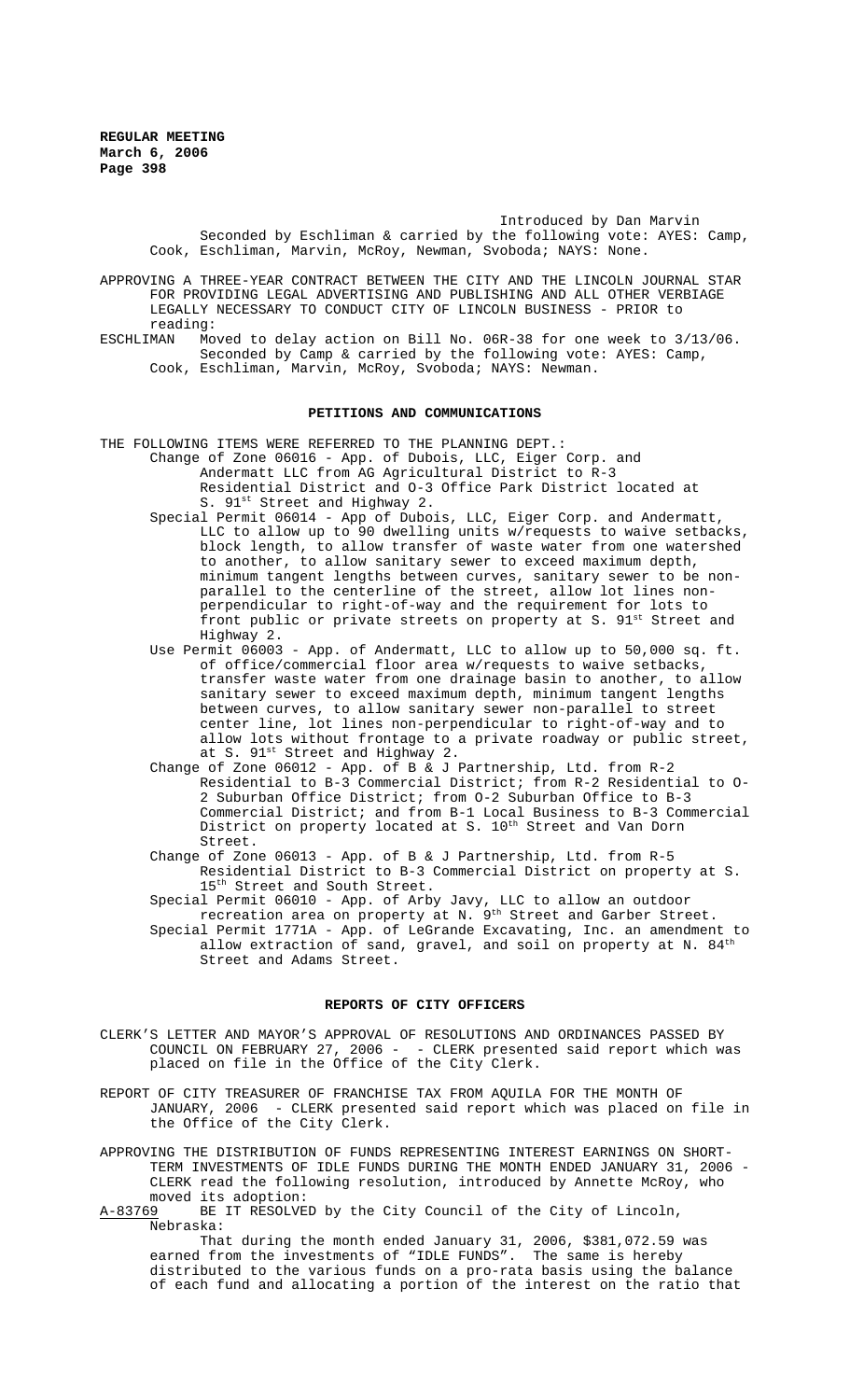such balance bears to the total of all fund balances. Introduced by Annette McRoy Seconded by Newman & carried by the following vote: AYES: Camp, Cook, Eschliman, Marvin, McRoy, Newman, Svoboda; NAYS: None.

APPOINTING MICHAEL CORNELIUS TO THE LINCOLN-LANCASTER COUNTY PLANNING COMMISSION TO FILL AN UNEXPIRED SIX-YEAR TERM EXPIRING AUGUST 24, 2009 - CLERK read the following resolution, introduced by Dan Marvin, who moved

its adoption:<br><u>A-83770</u> BE IT R BE IT RESOLVED by the City Council of the City of Lincoln, Nebraska:

That the appointment of Michael Cornelius to the Lincoln-Lancaster County Planning Commission to fill an unexpired six-year term expiring August 24, 2009 is hereby approved.

Introduced by Dan Marvin Seconded by Camp & carried by the following vote: AYES: Camp, Cook, Eschliman, Marvin, McRoy, Newman, Svoboda; NAYS: None.

REPORT OF CITY TREASURER OF TELECOMMUNICATION OCCUPATION TAX FOR THE MONTH OF JUNE, 2005: Digizip.com, Inc.;July, 2005: Digizip.com, Inc; Oct. 2005: Assn. Administrators, American Farm Bureau, Southwest Comm., Startec Global, Telenational, Fast Phones, Who's Calling, Netifice, PNG; November 2005: Assn. Administrators, American Farm Bureau, Southwest Comm., Startec Global, Telenational, Fast Phones, Who's Calling, Netifice, PNG, Assn. Administrators; December 2005: American Farm Bureau, Southwest Comm., Startec Global, Telenational, Fast Phones, Who's Calling, Netifice, PNG, Assn. Administrators, Alltel Comm. of Nebraska, Alltel Systems of the Midwest, Alltel Nebraska, AT&T Comm. of Midwest, New Cingular Wireless, Cellular One, Cricket, USCOC of Greater Iowa, Nebraska Technology & Telecomm., Assn. Administrators, Inc., Norstan Network, 360Networks, (USA), ATS Mobile Telephone, Telecorp Comm., Accessline, McLeodUSA, Advanced Tel, Air Cell, Verizon, Opex, XO Comm., Broadband Dynamics, Primus, Airnex, Working Assets Funding, Virgin Mobile USA, Enhanced, Cincinnati Bell Any Distance, Qwest, Global Crossing, UCN, IOT Corp., Winstar, Tracfone Wireless, Trans National, OnStar, Broadwing, Intellicall Operator, ACN, Business Telecom, VoiceCom, Network Billing Systems, Shaffer, Star Number, Business Prod. Solutions, America Inc, Quantum Shift, T-Netix, IBM Global; January-December 2005, Talli America; January 2006: Nextel, Sprint Spectrum, D &D Comm., Cellular One, TWC Info Services, Alltel Comm. of Nebraska, Alltel Nebraska, Alltel Systems of the Midwest, Spring Comm., 360Networks(USA), Earthlink, Network Billing, Nextel West Corp., Tri-M, Lightyear Network Solutions, Globalcom, GTC Telecom, Acceris Management & Acquistion, Affinity, SBC Long Distance, NOSVA, Zone Telecom, NOS Comm., BT Americas, OCMC, VarTec, Excel, LDMI, Acceris, Verizon; December 2005: T-Netix Telecommunications ceased to do business - CLERK presented said report which was placed on file in the Office of the City Clerk.

# ORDINANCES - 1<sup>st</sup> READING - NONE

## ORDINANCES - 3<sup>RD</sup> READING & RESOLUTIONS FOR ACTION

CHANGE OF ZONE 05078 - AMENDING TITLE 27 OF THE LINCOLN MUNICIPAL CODE RELATING TO ZONING BY AMENDING SECTION 27.37.020 TO ADD INDOOR MOVIE THEATERS AS A PERMITTED USE IN THE B-5 PLANNED REGIONAL BUSINESS DISTRICT ON OR AFTER JANUARY 1, 2013; BY AMENDING SECTION 27.37.030 TO ADD INDOOR MOVIE THEATERS AS A SPECIAL PERMITTED USE IN THE B-5 PLANNED REGIONAL BUSINESS DISTRICT THROUGH DECEMBER 31, 2012; BY AMENDING SECTION 27.63.630 TO CLARIFY THAT ON OR AFTER JANUARY 1, 2013, PRE-EXISTING INDOOR MOVIE THEATERS APPROVED BY SPECIAL PERMIT IN THE B-5 DISTRICT SHALL AUTOMATICALLY BE CONVERTED TO INDOOR MOVIE THEATERS AS A PERMITTED USE IN THE B-5 DISTRICT, AND THAT THEREAFTER THERE SHALL BE NO RESTRICTION ON THE MAXIMUM NUMBER OF THEATER COMPLEXES IN EACH B-5 DISTRICT AND NO RESTRICTION ON THE MAXIMUM NUMBER OF MOVIE SCREENS IN EACH THEATER COMPLEX. (1/30/06 - P.H. DELAYED 4 WKS. TO 2/27/06) (REQUEST TO CON'T. P.H. & ACTION TO 3/13/06) - CLERK read an ordinance, introduced by Jon Camp, amending Title 27 of the Lincoln Municipal Code relating to Zoning by amending Section 27.37.020 to add indoor movie theaters as a permitted use in the B-5 Planned Regional Business District on or after January 1, 2013; by amending Section 27.37.030 to add indoor movie theaters as a special permitted use in the B-5 district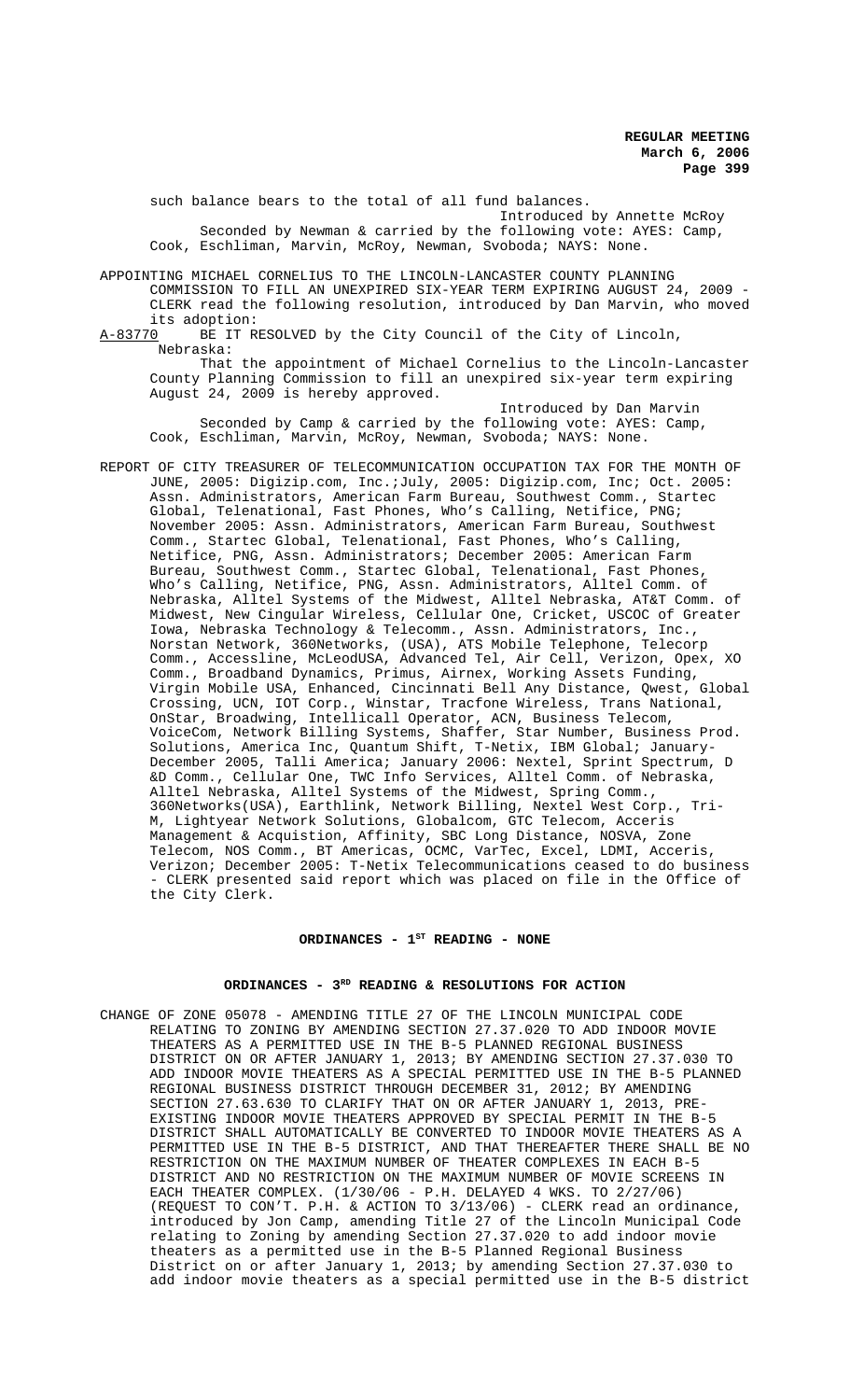through December 31, 2012; by amending Section 27.63.630 to clarify that on or after January 1, 2013, pre-existing indoor movie theaters approved by special permit in the B-5 district shall automatically be converted to indoor movie theaters as a permitted use in the B-5 district and that

thereafter there shall be no restriction on the maximum number of theater complexes in each B-5 district and no restriction on the maximum number of movie screens in each theater complex; and repealing Sections 27.37.020, 27.37.030, and 27.63.630 of the Lincoln Municipal Code as hitherto existing, the third time.

CAMP Moved to pass the ordinance as read. Seconded by Eschliman & **LOST** by the following vote: AYES: Camp, Eschliman, Svoboda; NAYS: Cook, Marvin, McRoy, Newman. The ordinance, having **LOST**, was assigned the File **#38-4515** & was placed on file in the Office of the City Clerk.

- CREATING AND CONSTRUCTING SEWER DISTRICT NO. 1181 AS AN 8-INCH SANITARY SEWER MAIN SERVING THE NORTHEAST CORNER OF S. 84TH STREET AND OLD CHENEY ROAD AND ASSESSING THE COSTS THEREOF AGAINST THE BENEFITTED PROPERTIES. (REQUEST TO DELAY P.H. TO  $2/27/06$ )( $2/13/06$  - P.H. CON'T. TO  $2/27/06$ ) CLERK read an ordinance, introduced by Jonathan Cook, creating Sewer District No. 1181, designating the real estate to be benefitted, providing for assessment of the costs of the improvements constructed therein, providing for the acquisition of easements and additional right-of-way, if necessary, and repealing all ordinances or parts of ordinances in conflict herewith, the third time.
- COOK Moved to pass the ordinance as read. Seconded by Newman & carried by the following vote: AYES: Camp, Cook, Eschliman, Marvin, McRoy, Newman, Svoboda; NAYS: None. The ordinance, being numbered **#18677**, is recorded in Ordinance Book #25, Page
- CHANGE OF ZONE 05075 APPLICATION OF MDB, INC. FOR A CHANGE OF ZONE FROM R-2 RESIDENTIAL DISTRICT TO O-2 SUBURBAN OFFICE DISTRICT ON PROPERTY GENERALLY LOCATED AT 42ND AND VINE STREETS - CLERK read an ordinance, introduced by Robin Eschliman, amending the Lincoln Zoning District Maps attached to and made a part of Title 27 of the Lincoln Municipal Code, as provided by Section 27.05.020 of the Lincoln Municipal Code, by changing the boundaries of the districts established and shown thereon, the third time.<br>ESCHLIMAN Moved to

Moved to pass the ordinances as read.

Seconded by Marvin & carried by the following vote: AYES: Camp, Cook, Marvin, McRoy, Newman, Svoboda; NAYS: None; ABSTAINED: Eschliman. The ordinance, being numbered **#18678**, is recorded in Ordinance Book #25, Page

### **REGISTERED TO SPEAK SESSION - NONE**

#### **OPEN MICROPHONE SESSION - NONE**

## **MISCELLANEOUS BUSINESS**

## **PENDING -**

CAMP Moved to extend the Pending List to March 13, 2006. Seconded by McRoy & carried by the following vote: AYES: Camp, Cook, Eschliman, Marvin, McRoy, Newman, Svoboda; NAYS: None.

### **UPCOMING RESOLUTIONS -**

CAMP Moved to approve the resolutions to have Public Hearing on March 13, 2006. Seconded by McRoy & carried by the following vote: AYES: Camp, Cook, Eschliman, Marvin, McRoy, Newman, Svoboda; NAYS: None.